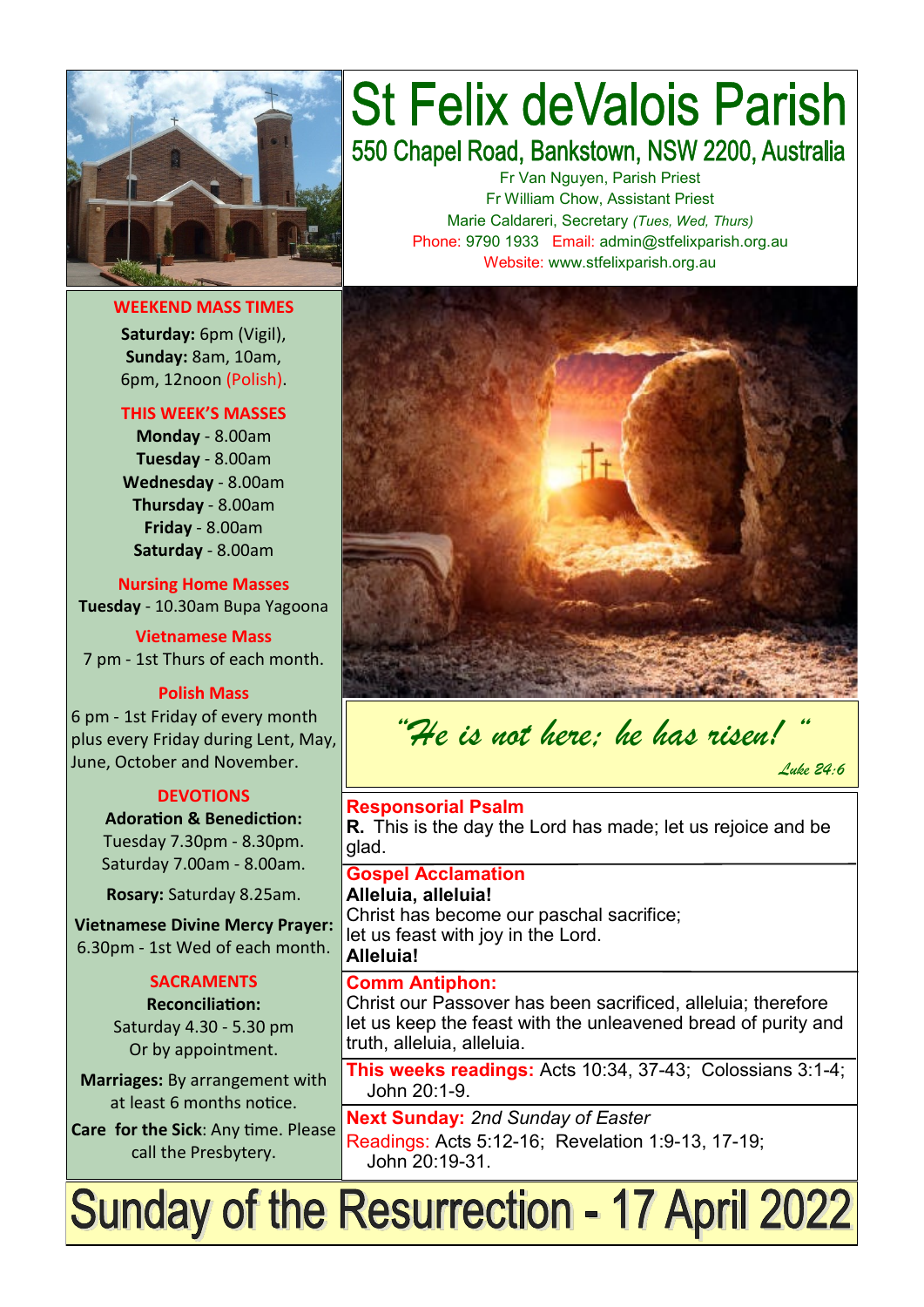# **Project Compassion Thank you**

Caritas Australia would like to THANK YOU for supporting Project Compassion 2022. If you still have your Project Compassion box or set of envelopes at home, please bring them back next week or visit lent.caritas.org.au and donate online.

Your generosity will empower the world's most vulnerable communities to grow stronger and lift themselves out of poverty.

# **Camino of St Joseph: An Overnight Pilgrimage for Men**

#### **Friday 29-Saturday 30 April.**

 Join in this challenge in honour of our Spiritual Father for the Feast of St Joseph the Worker! The Camino will begin with 9pm Mass on Friday April 29 at St Jerome's, Punchbowl with Bishop Richard Umbers and conclude on Saturday April 30 with 5.30am Mass at St Michael's, Meadowbank followed by a hearty bbq breakfast.

 The entire walk from start to finish will include 7 locations with 6 churches: from St Jerome's – Punchbowl, to St Felix – Bankstown, Immaculate Heart of Mary – Sefton, St Peter Chanel – Berala, St Joachim's – Lidcombe, Sydney Olympic Park and St Michael's, Meadowbank. Each location will feature a reflection on St Joseph and a short time in Adoration of the Blessed Sacrament.

Register Here - [https://www.trybooking.com/BXRIT](https://comms.sydneycatholic.org/ch/75218/vtw0w/2219494/R.Kyu99PAZgna7b6kde.BZ_0cGVo9bfygkz53irF.html) - Cost is \$15!

Sign up and share the Facebook event: [https://www.facebook.com/events/528752638482107](https://comms.sydneycatholic.org/ch/75218/vtw0w/2219495/R.Kyu99PAZgna7b6kde.en4KLX9DhEVd5mISCony.html)

# **[Rite of Christian Initiation of Adults](https://en.wikipedia.org/wiki/Rite_of_Christian_Initiation_of_Adults)**

A new RCIA program will be run this year with it's first meeting on Wednesday 4th May commencing at 7.00pm in the presbytery. If you know someone who wants to become a Catholic or if you want to learn more about Catholicism see one of priests after Mass.

# **New Roster**

The new Roster for Readers, Acolytes & Choir is available on the Parish website. A paper copy may be taken from the Sacristy.

# **Parish Secretary - Position Available**

The Parishes of St Patricks, Summer Hill and St Thomas, Lewisham are seeking a part time Parish Secretary. Hours are 9.30am to 1.30pm every Wednesday and Friday. Responsibilities include general administration, phone enquiries and sacramental registers. Experience preferred.

Please send your application, including a one-page cover letter and CV to [priest@thomaspatrick.org.au.](mailto:priest@thomaspatrick.org.au) If you have any questions regarding the role, please contact Jane Marmotta on 02 9798 6016.

# **PLANNED GIVING PROGRAM REQUEST FORM**

#### **Would you like to become a regular contributor to the Parish?**

If so, please fill in this slip and return it to the Parish Office. Otherwise send an e-mail with your details to Marie at admin@stfelixparish.org.au

| Name                                  |                                               |                                              |  |  |  |
|---------------------------------------|-----------------------------------------------|----------------------------------------------|--|--|--|
| Address:                              |                                               |                                              |  |  |  |
| $F$ mail $\cdot$                      |                                               |                                              |  |  |  |
| <b>WOULD LIKE</b><br><b>ENVELOPES</b> | WOULD LIKE TO CONTRIBUTE<br>USING CREDIT CARD | WOULD LIKE TO CONTRIBUTE<br>VIA DIRECT DEBIT |  |  |  |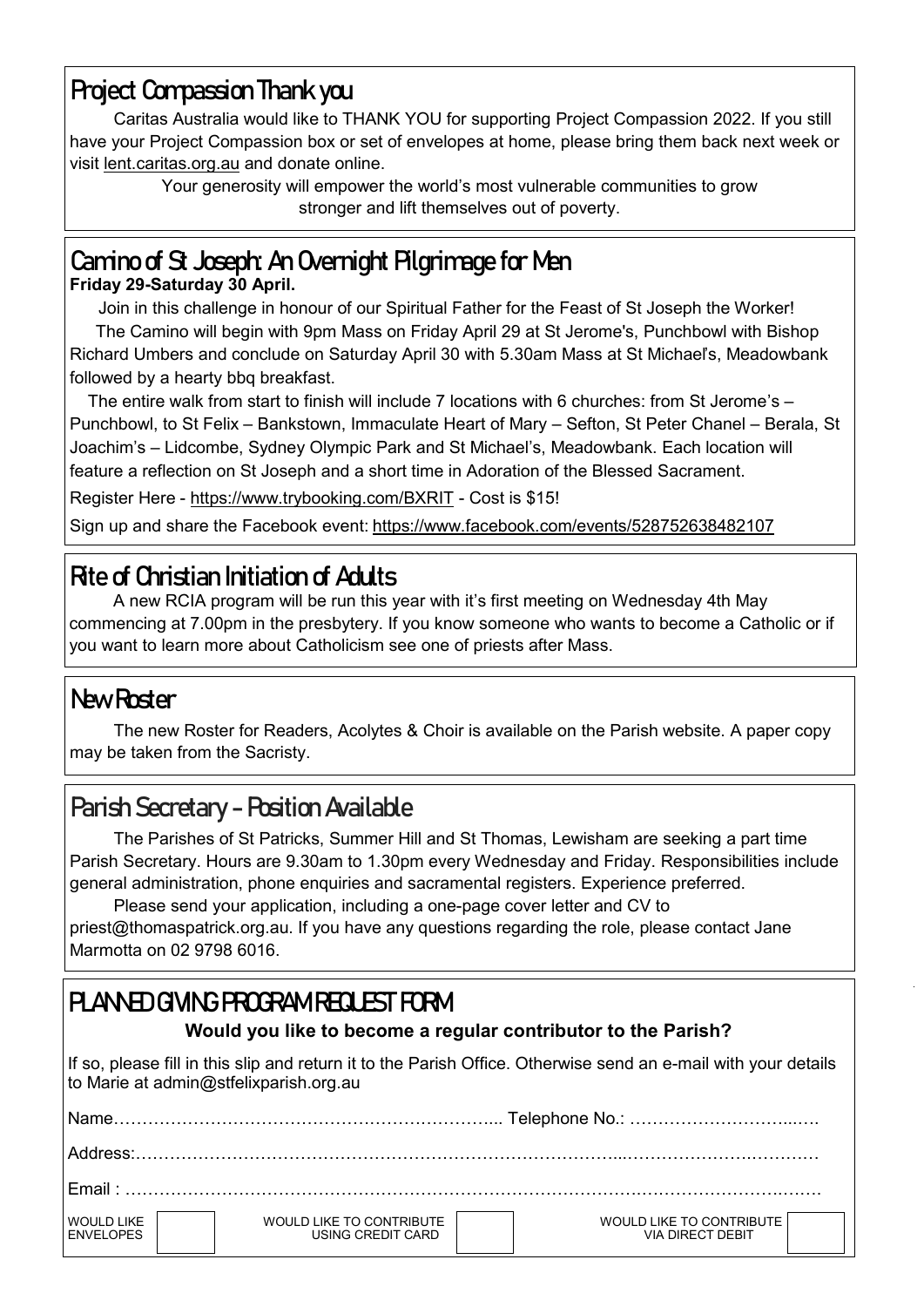Rejoice

Reflection In the Easter Gospel we hear about how the disciples found the tomb empty three days after Jesus' death. We are also told that they do not yet understand the Scriptures or that Jesus had been raised from the dead. That understanding gradually unfolded for the disciples as they began to experience the risen Lord. Similarly, our understanding of Jesus' Resurrection unfolds for us throughout our lives. In the weeks ahead, we will hear how the first disciples moved from confusion, doubt, and skepticism to faith. Their experience can teach us how we too might receive this gift of faith from God.

Gather your family members and ask them to share what they know about the events that happened in the days after Jesus' crucifixion. Invite your family to imagine that they are among Jesus' first disciples. Read together today's Gospel, John 20:1-9. Reflect together on the Gospel with questions such as these: If you had been among the first disciples who heard that the stone had been removed from Jesus' tomb and that Jesus' body was no longer there, what would you think? What did Mary of Magdala, Simon Peter, and the disciple whom Jesus loved think had happened? Recall that this experience is the first indication Jesus' disciples have that he is risen. Throughout the Easter season, we will learn more about how the disciples came to believe that Jesus had been raised from the dead.

Pray together using today's psalm, Psalm 118: "This is the day the Lord has made; let us rejoice and be glad."

© Copyright Loyola Press All Rights Reserved. Used with permission. [www.loyolapress.com](http://www.loyolapress.com)

### **Mass Intentions:**

**Recently Deceased:** Quyen Dinh; Anton Truong Van Khanh

**Anniversary:** Ruby Roderick; Lucien Descombes; Giuse Nguyen Duc Lien; Maria Le Thi Tam; Sipriana Thio

**Deceased:** Maria Mun; JB Nghi; Maria Ngo; Theresa Nga; Rosa Nguyet; Micae Lai Dinh Trung; John Field; Frances Field; Joseph Field; Andreana Sultana; George Sultana; Mary Sultana; Quang Thanh Duong; Anton; Chantal Ithier; Francois Blot; Joseph Mai

**Sick:** Tom Quilty, Jason Timbs & Bart Hennely, Dau (Xuan); Gerard Go; Fatima Fernandes; Marian Periera; baby Alan Dien Quan Nguyen; Monina Rodriguez Pineda; Tenshi Asriel Magdaleno Arcenas; Rose Nuner; Maria Carta; Teresita Martinez; Maria Kovatsun; Frannie; Madelyn Nicole; Jun Ibarra; Abida Gill; Vo Van Kiet; Maria Bui Thi Don; Josette Ackad; Nivea Wani; Diana Emilie Perez; Billy; Lagi Amoa; Clarence Ally; Jane Aquino; Glory Bereira; Jenny; Hoa Mai; Wayne Waters; Rosa House; Nivea Wanigesekera; Annick Duval; Henriette Tam Tinh Lam; Phyllis Vujkovic; Sandra Whaites; Laura Malss; Rita Gattellari.

| <b>INGERIA ITASIEIS</b> |                |                         |                      |                     |  |                                                                                                                                                                    |                         |  |  |  |  |
|-------------------------|----------------|-------------------------|----------------------|---------------------|--|--------------------------------------------------------------------------------------------------------------------------------------------------------------------|-------------------------|--|--|--|--|
|                         |                |                         |                      | <b>17 APRIL</b>     |  |                                                                                                                                                                    |                         |  |  |  |  |
| Reader 1                |                |                         | Kiara Asuzu          |                     |  | <b>Emanuela Viner</b>                                                                                                                                              | <b>Anthony Tran</b>     |  |  |  |  |
| Reader 2                | special        |                         | <b>Maxwell Asuzu</b> |                     |  | Helen Vujevic                                                                                                                                                      |                         |  |  |  |  |
| Acolyte                 |                | Easter Vigil roster     | An Dang (A)          |                     |  | Anthony Joseph (A)                                                                                                                                                 | Thanh Vu (A)            |  |  |  |  |
| Choir                   |                |                         | <b>SSOG</b>          |                     |  | <b>St Felix</b>                                                                                                                                                    | Elias                   |  |  |  |  |
| 24 APRIL                |                |                         |                      |                     |  |                                                                                                                                                                    |                         |  |  |  |  |
| Reader 1                |                | <b>Patrick Abourizk</b> | Joseph Dang          |                     |  | Thu Ha Kim                                                                                                                                                         | <b>Anthony Eltarraf</b> |  |  |  |  |
| Reader 2                | Gloria Booby   |                         | Robyn Molloy         |                     |  | Mary O'Hea                                                                                                                                                         | "                       |  |  |  |  |
| Acolyte                 | Tuyen Tran (A) |                         | An Dang (A)          |                     |  | Martin Tran (A)                                                                                                                                                    | Thanh Vu (A)            |  |  |  |  |
| Choir                   | <b>SMMC</b>    |                         | <b>SSOG</b>          |                     |  | <b>St Felix</b>                                                                                                                                                    | Jess                    |  |  |  |  |
|                         |                | 17 April                |                      | 24 April            |  | Notes:<br>SSOG: Singing Servants of God<br><b>SMMC: St Mary Mackillop's Choir</b><br>Group 4: Margaret Eastburn, Denise Ashe,<br>Eric Valencia, Bach Lam (Florist) |                         |  |  |  |  |
| <b>Altar Society</b>    |                | Group 3                 |                      | Group 4 (see notes) |  |                                                                                                                                                                    |                         |  |  |  |  |
| <b>Church Cleaners</b>  |                | Vinh Nguyen             |                      | Mai Hai             |  |                                                                                                                                                                    |                         |  |  |  |  |
| <b>SVDP</b>             |                | Thom Pham               |                      | J Obeid             |  |                                                                                                                                                                    |                         |  |  |  |  |

#### **Weekly Rosters**